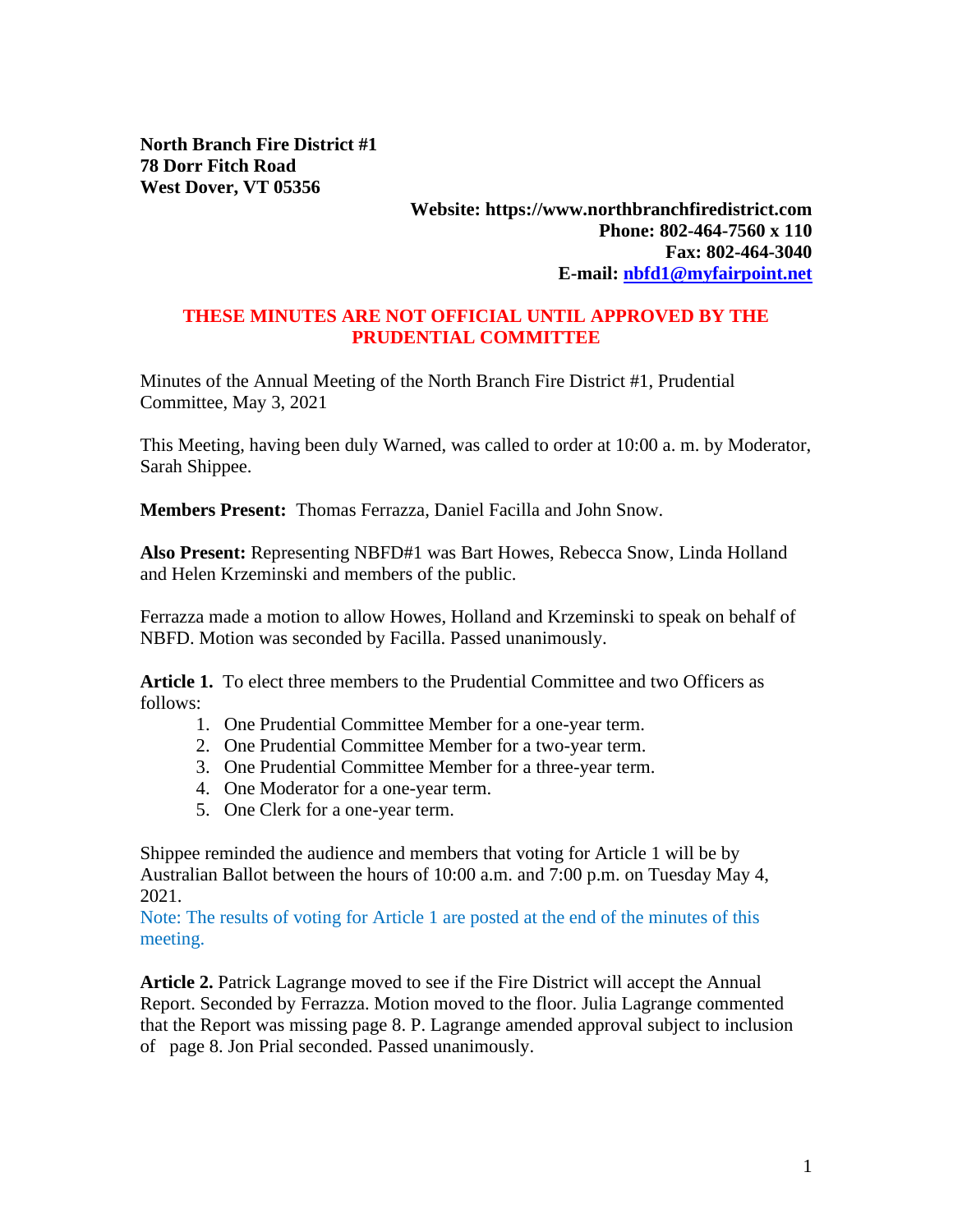**Article 3.** Steve Montello moved to see if the Fire District will vote to collect taxes by the Treasurer pursuant to Title 32, V.S.A., Section 4791. Seconded by Ferrazza. Passed unanimously.

**Article 4.** Cathy Kaufman moved to see if the Fire District will vote to collect \$400,000 from the "users" for Capital Funding. Seconded by Martin Conroy. Passed Unanimously. Discussion:

Jon Prail asked about discrepancies between the \$500,000 Raise and Appropriate under capital budget and \$400,000 Capital Funding under Operations Expenditures. Bart Howes explains that NBFD is taking \$100,000 of hookup fees from sleeping spaces account to reduce the amount to Raise and Appropriate while still showing the amount of funding required under the Capital Budget. Passed Unanimously. Motions carries.

**Article 5.** Jodi Keeler moved to see if the Fire District will vote expend \$1,387,566.00 for Operations. Seconded by Rebecca Snow. Passed Unanimously. Discussion:

- Julia Lagrange asked for clarification of raises. Facilla and Ferrazza explained new employees were hired and a 3 % increase for existing employees.
- Patrick Lagrange asked about future inflow expectations. Howes answered that page 20 of Annual Report is what was billed and actual usage, not the flow to the facility. Total usage from the customers is lower than the flows that comes to plant due to infiltration in the collection system. NBFD bills 60% of total annual usage in Spring and 40% of usage in Fall.
- Montello noted in the engineers report our sludge disposal will decrease. Howes explained the centrifuge is more efficient and disposal cost will decrease, but the line item is kept the same in case of an equipment malfunction and liquid sludge needs to be hauled away. If less money is spent, the savings will lower the amount needed to raise and appropriate next year.
- Montello asked to explain Renewable Energy at \$96,000. R. Snow explained it is a solar project NBFD is part of and gives NBFD a 10% savings on energy costs.
- Montello requested that NBFD research any additional PPP funding available.
- Scott Stein asked what the wage increases looked like over the last three years. Howes explained they have been at 3% for the last 5 years.

Passed Unanimously. Motion carried.

**Article 6.** Bob stone moved to see if the Fire District will vote to Raise and Appropriate \$1,107,693.00 for Operations. Seconded by R. Snow. Moved to the floor. Discussion: Stone asked how much was collected from sleeping spaces. Howes answered \$122,000.00 but \$100,000 was used to lower this year's Raise and Appropriate. Passed Unanimously. Motion carried.

**Article 7.** R. Snow motioned to see if the Fire District will vote to expend \$288,524.00 for Capital improvements. Seconded by Patrick Lagrange. Moved to the floor. Discussion: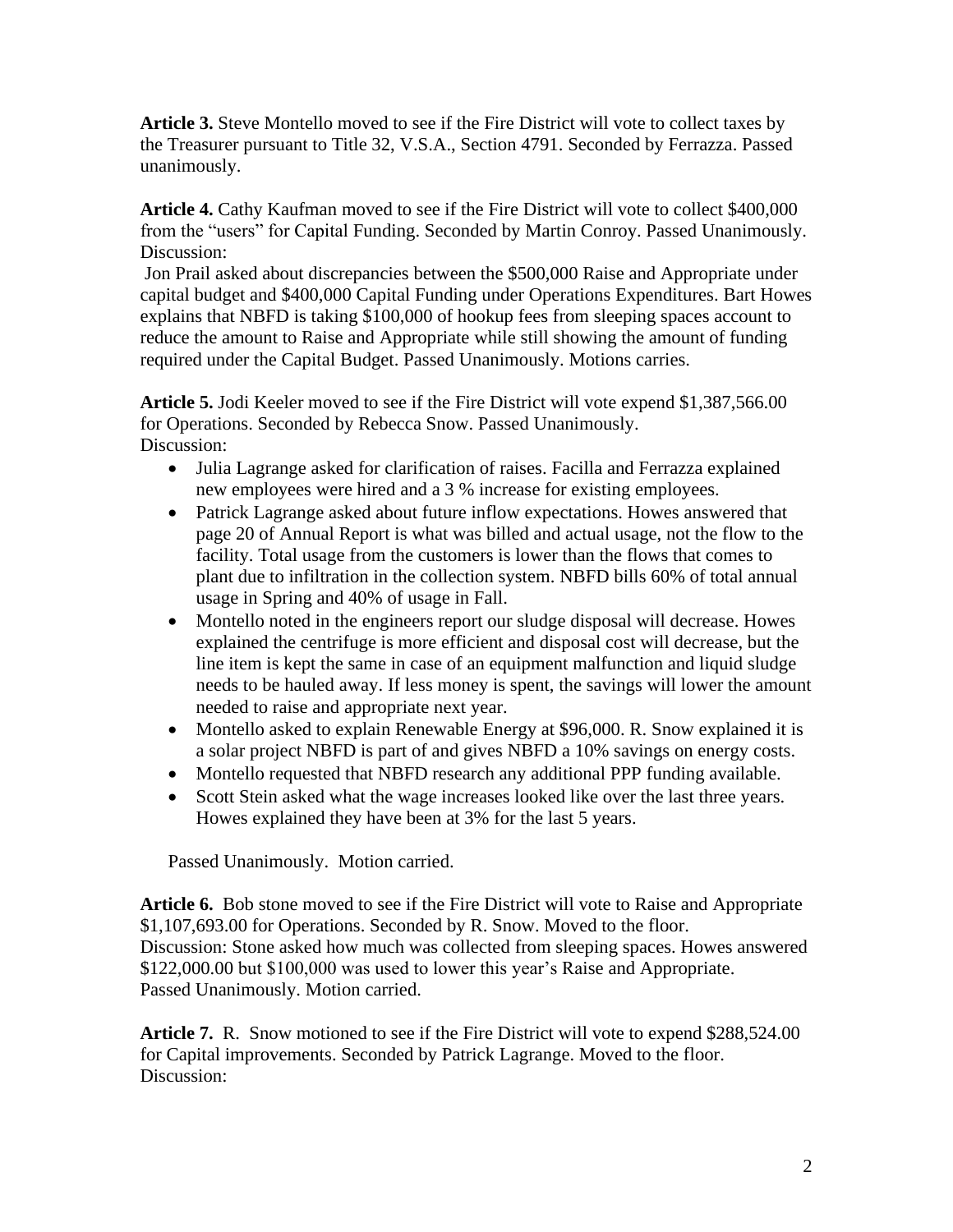• Facilla explained NBFD needs to raise that figure by \$63,000 to replace meters for a total of \$351,524. Further explaining it was an unbudgeted and unexpected expense this year due to 3G technology.

Montello moved to amend the motion. Seconded by J. Snow. Discussion:

- Jon Prial asked if there were an expense in reading meters. Howes reported no overhead for this.
- Cathy Kaufmann asked if owners would have to pay to have meters replaced. Howes answered that NBFD will absorb cost as voters have asked not to be charged for meters.
- Bob Stone asked if there was a penalty given if owners have not changed out their meters. He asked if NBFD could just shut off sewer service if they do not.
- Facilla stated that NBFD does not have the right to cut off sewer service.
- Sarah Shippee clarified that the State supersedes any NBFD's by-laws.
- Montello asked how many meters still need to be changed. Howes answered approximately 75.
- Ferrazza stated that there has been no penalty yet but said we will follow up with them.
- Montello states updating meters needs to be priority and recommended to have a concrete plan for meters not in conformity at the next board meeting.

Shippee confirms that the vote will pass, with recommendations, for \$351,521 for Capital improvements. All in favor. Motion carries.

**Article 8.** Patrick Lagrange moved to see if the Fire District will vote to pay the Prudential Committee members \$65.00 per meeting and all other Officers, the Vermont minimum wage for the coming year. Seconded by J. Snow

• Prail asked how many hours the meetings are. Ferrazza stated from 2-5 hours. Passed unanimously.

**Article 9.** Martin Conroy moved to see if the Fire District will authorize the Prudential Committee to borrow in anticipation of taxes. Seconded by Cathy Kaufmann. Discussion:

- Montello asked if we could not borrow from ourselves. Facilla stated that NBFD had to borrow from banks during construction with short term loans since State funding was slower than anticipated.
- Howes explained the treatment plant's needs. P. Lagrange asked for a borrowing limit. Facilla stated this would be a cushion, just in case, but NBFD would borrow from ourselves first.
- Linda Holland reported that has only borrowed from the bank one time.

Cathy Kaufmann calls the question. Seconded by Prail. None opposed. Motion carries.

**Article 10.** Ferrazza moved to see if the Fire District will vote to exempt the Dover Town Offices, West Dover Fire Department, Doer Police Department, Dover Elementary School, Dover Historical Society, West Dover Church and Twice Blessed, Inc. a 501c(3) from taxes for the coming year. Seconded by Cathy Kaufmann.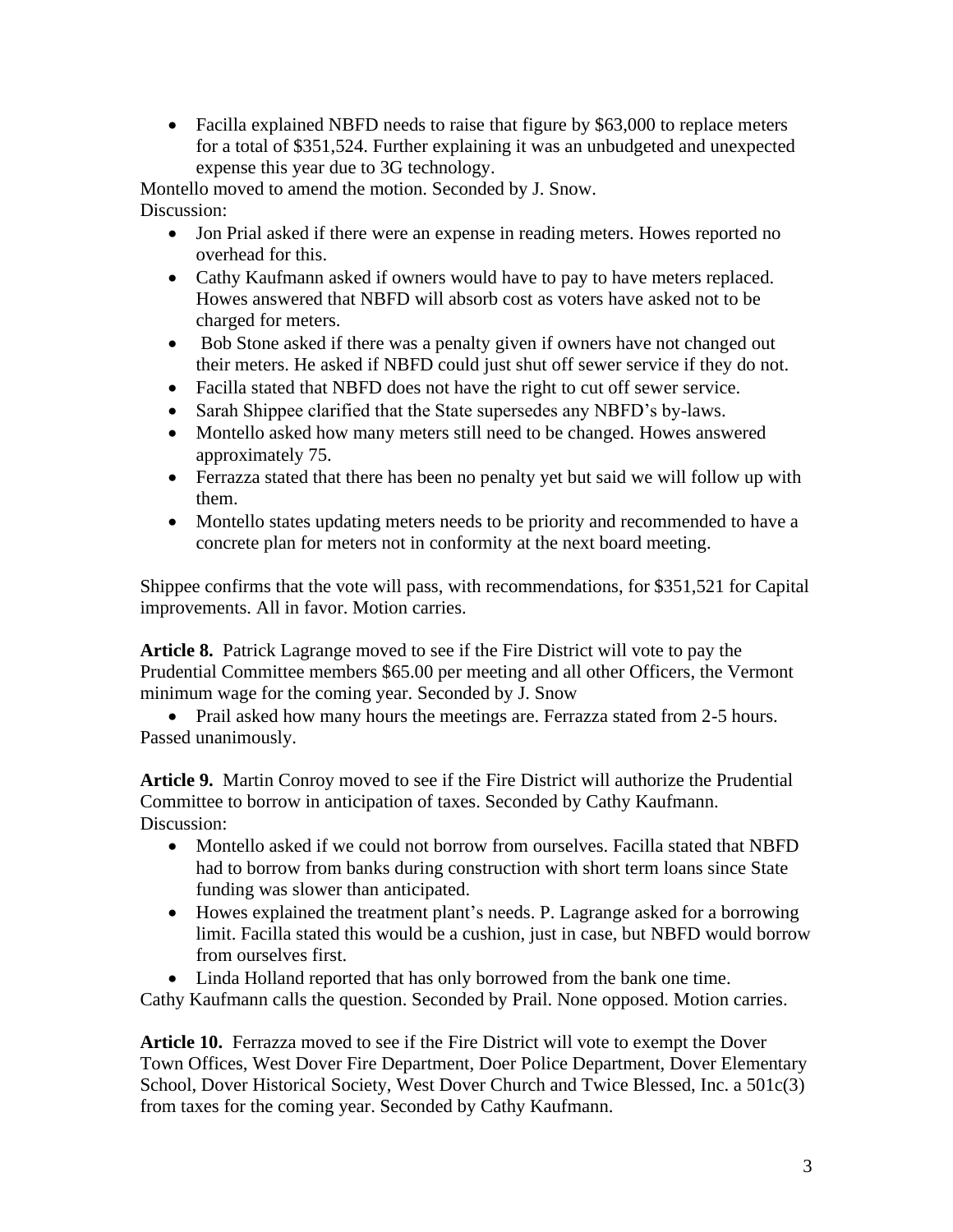Discussion:

- Prail states it is inequitable or his taxes to cover  $501c(3)s$
- P. LaGrange asked what the cost for the District was. Ferrazza answered \$451.00. Montello stated that was only a 6-month bill for 2019.
- Julie LaGrange asked that we only allow town to be exempt. Ferrazza agrees.
- Cathy Kauffman notes that sewer plant is exempt from Town taxes.

P. Lagrange moves to amend article to exclude non-town entities such as W. Dover Church, Dover Historical Society and Twice Blessed. Seconded by Bob Stone.

- J. Snow asked why we would make the church pay. P. Lagrange stated the District should not be carving out our community organizations.
- Shippee explained it is a savings for the already burdened school and could keep them out of the penalty box.

Shippee asked for a vote to approve.

Ferrazza made a motion to allow Rich Werner to speak. Seconded by Facilla. Passed unanimously.

• Werner explained school board proposes a budget to tax school district, which is larger than Fire District. He reminded voters that NBFD saved money by working with the school on the solar project. Jodi Keeler noted that it was a reciprocal relationship.

Ferrazza makes a motion to allow Pere Edwards to comment. Seconded by J. Snow. Passed unanimously.

**Article 10** now reads: To see if the Fire District will vote to exempt the Town offices, Fire Department, Police Department and elementary school form taxes for the coming year.

Discussion:

- Peter Edwards suggests accounting of cost ratio of entities involves in the reciprocal arrangements.
- Facilla states the motion is illegal. Twice Blessed has reciprocal reasons, it was put back on the Articles. J. Lagrange asked what is legal. Facilla explained you do have a right from the floor.
- Facilla stated that the Historical Society was taken off in 2016 and vote back on in 2017.
- Facilla stated (about the motion) that NBFD should not be giving anything free to anyone but could be made legal by voting.
- P. Lagrange asked if a motion from the floor would override anything illegal. He asked if a floor vote contradicts state law.
- Shippee asked where it is illegal. Facilla states VSA section 485.
- Bob Stone asked if Article 10 is legal or illegal. Facilla states NBFD wants to be a good community member, but we are not allowed to give anything away for free.
- Shippee suggests that we vote on it today and research for next year. Give time for these entities to be warned about being eliminated and budget.
- Burt Murrow said it did not make sense to throw out Twice Blessed, Dover Historical Society and West Dover Church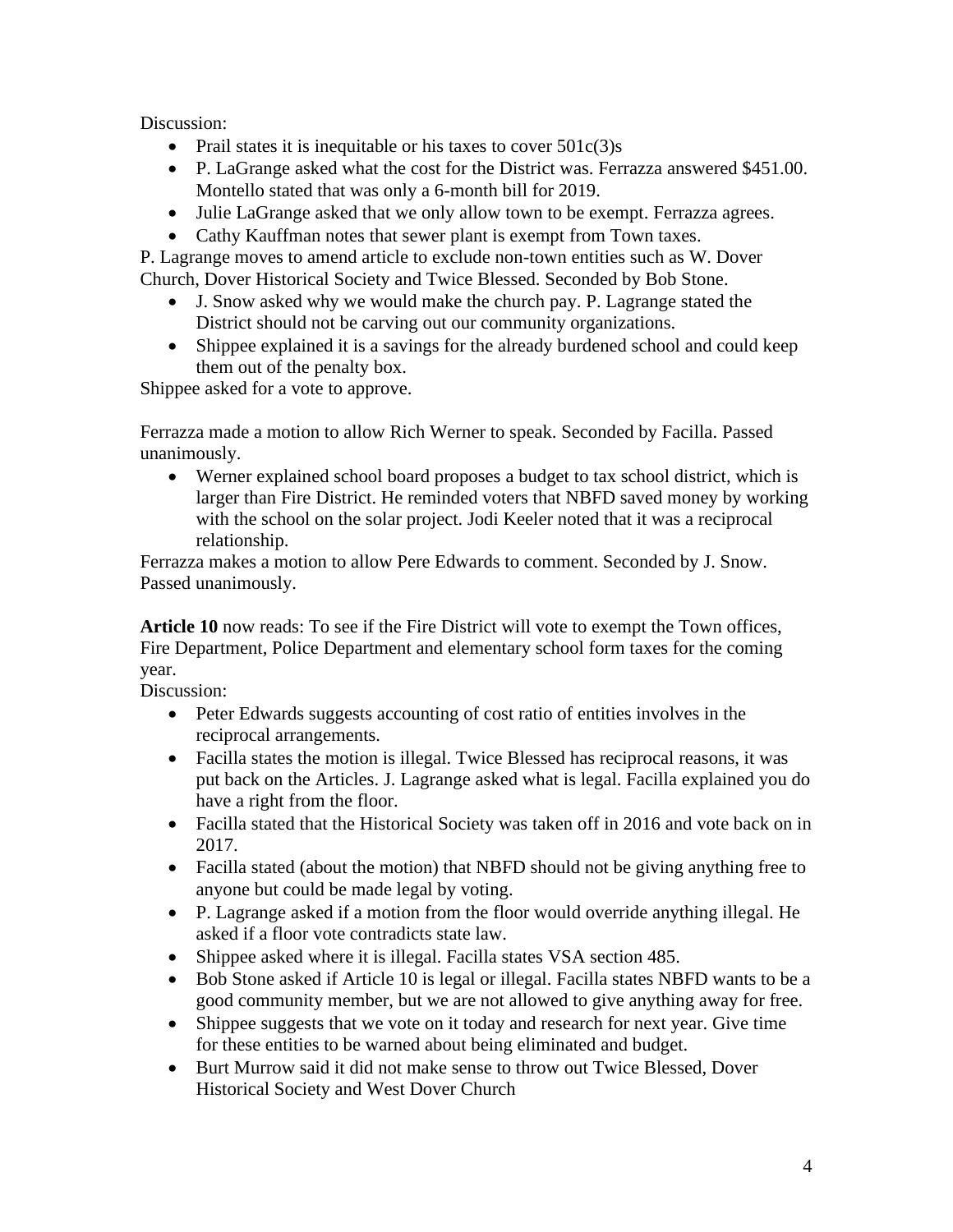• R. Snow suggested we wait a year until all research is done.

• Montello stated that a sewer business is not in the business to gift money. Shippee suggested making a motion to table Article 10 to research legal and cost benefits. Keeler made a motion to table Article 10 until October 14<sup>th</sup>. Seconded by P. Lagrange.

- Burt Murrow clarified that this was tabled as amended.
- Cathy Kauffman asked if this was legal or not. She wanted clarification that the meeting will be warned as a continuation of this meeting. Same Warning, Article 10 as amended to include Twice Blessed, the Church and the Historical Society.
- Jon Prail asked if NBFD needed to send notice to every nonprofit. Ferrazza says no, need to determine legality first.

Continue vote on Article 10 to October 14, 2021, subject to research of legal and cost benefits. All in favor. Motion carries.

## **Article 11.** Other Business:

- Montello asked who comprises the review committee. Ferrazza stated there was to be three additional members to be added. He stated we would go to the Select Board. Currently no review board because you do not have a review board until you need it. Montello stated that in the bylaws it says there is one. Ferrazza stated NBFD was going by the current ordinances. He stated that the Prudential Committee makes their decisions based on those ordinances. He noted the bylaws need to be updated to reflect new ordinances.
- Rich Werner suggested a financial committee. He questioned charging by bed counts. He suggested getting rid of inspections He said he would be willing to work a committee. Ferrazza suggested Werner or anyone else put together a committee and send a representative to the NBFD's Prudential Committee meetings to voice concerns or suggestions.
- Werner suggested a system of mass email for communication. He stated NBFD's webpage lacks information.
- Burt Murrow wanted clarification on the name Fire District. Howes explained it was a term given by the State for municipal entities that are separate from the Town and is based upon the watershed of the Deerfield River. Rich Werner further explained it was started with the fire departments to create a separate municipality to allow for fundraising as they were not funded by the Towns. J. Snow also added explanation on how the Fire District was originally formed.

Montello moved to continue Article 10 as amended, on October 14, 2021 and recess at 11:40. Seconded by J. Lagrange.

Passed unanimously.

## Voting Results from May 4, 2021: 869 Registered Voters; 124 ballots cast.

Prudential Committee for a one-year term; Jon Prail with 76 votes. Prudential Committee for a two-year term; Steve Montello with 68 votes. Prudential Committee for a three-year term; Bob Stone with 69 votes. Clerk, for a one-year term; Catherine Kaufmann with 109 votes. Moderator, for a one-year term; (Tie) Sarah Shippee and Kevin Ryan with 4 votes each.